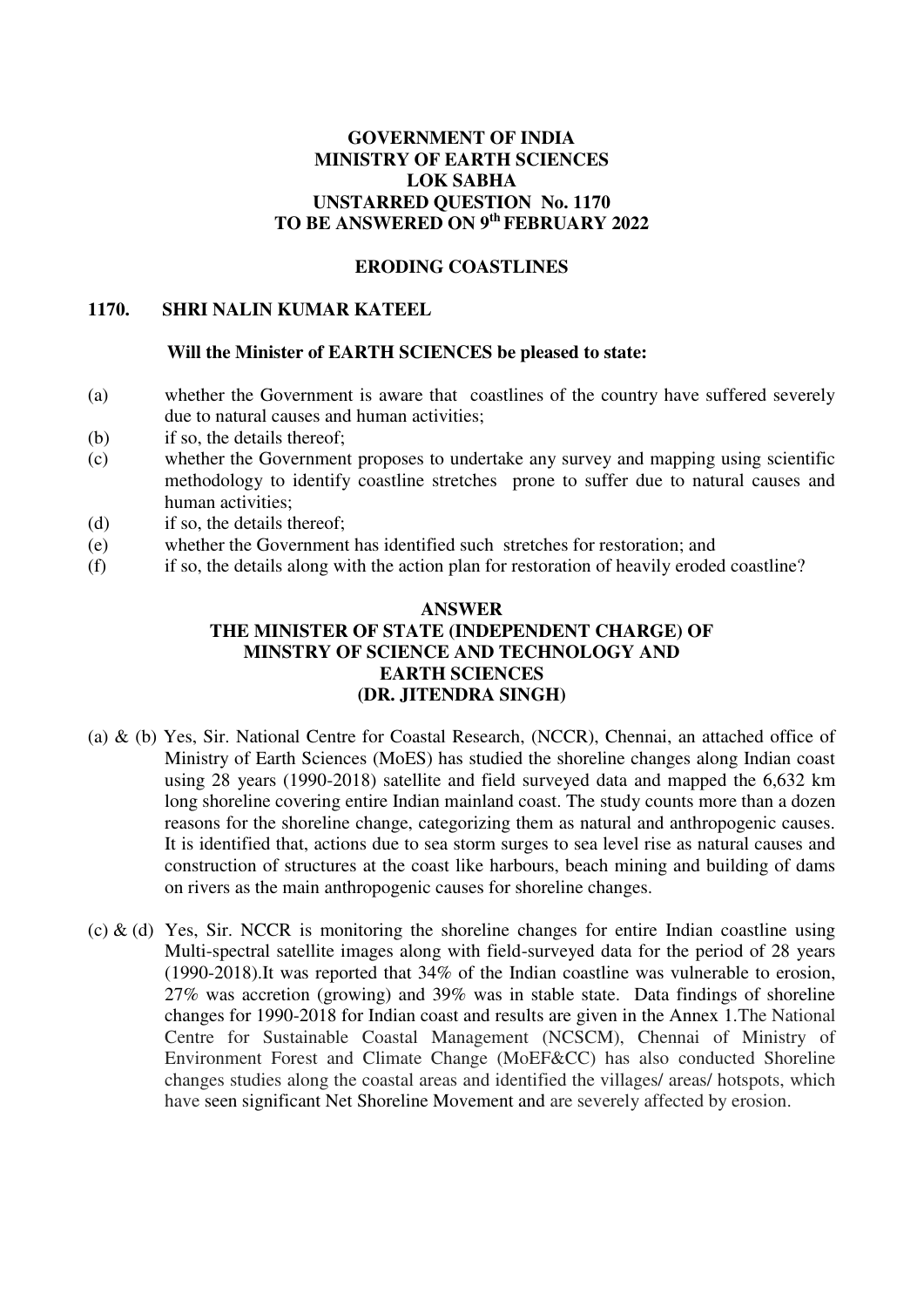- (e) & (f) Yes, Sir. The following specific *proposals*/ projects, among others, covering the coastal areas are under the consideration of the Government, under the ENCORE (Enhancing Coastal and Ocean Resource Efficiency) project of Ministry of Environment Forest and Climate Change (MoEF&CC) to be funded by the World Bank.
	- i. Integrated Coastal Zone Management Plans for all coastal States/UTs, including preparation of Shoreline Management plans.
	- ii. River Bank protection plans for River Haldi, PurbaMednipur District and DakshinHazipur, West Bengal.
	- iii. Coastal Protection Measures near Ramayapatna and Mangala River in Puri district, Odisha.
	- iv. Close monitoring of the inlet of Chilika lagoon, Odisha, to assess its stability in the face of climate change.
	- v. Casuarina Plantation to prevent the coastal villages in Odisha from severe Cyclone/ Storm surge and saline ingress.
	- vi. Coastal process study to design coastal protection structures in inhabited and uninhabited islands of Lakshadweep Islands